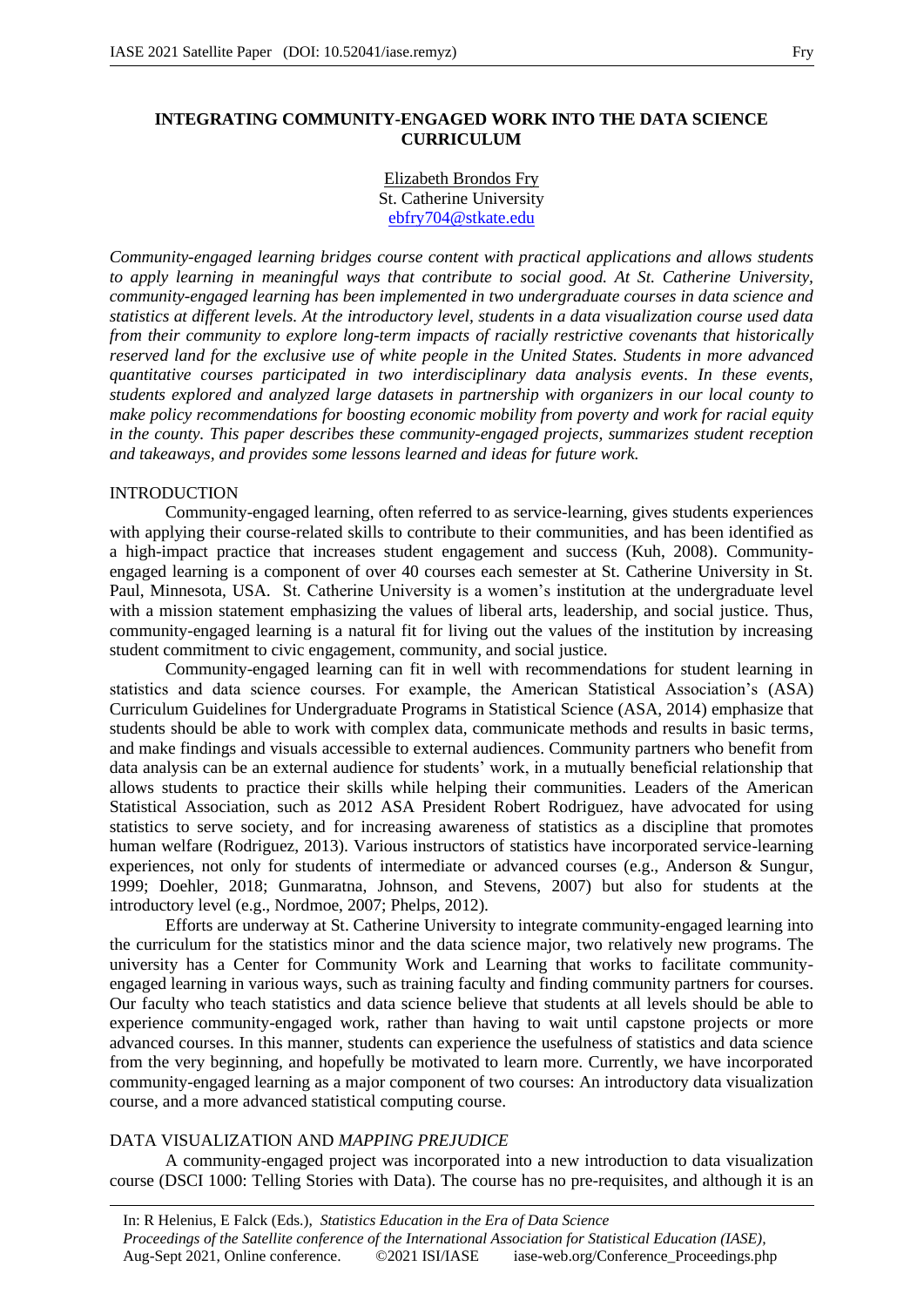entry-level course to the Data Science major, it is open to students of all majors. In the course, students learn how to craft summaries and visualizations of data guided by research on human perception, and how to interpret data visualizations to tell a story. Our hope is that the course will give students a flavor of data science, and hopefully inspire them to pursue further studies or even a major in the field. The data visualization course has only been taught once, during fall 2020. It was taught fully online (mostly synchronously) due to the coronavirus pandemic, and a total of 11 students completed the course.

One major project in this course involved community-engaged work with *Mapping Prejudice*  (https://mappingprejudice.umn.edu/), a project based out of the University of Minnesota, Twin Cities that is unearthing the history of racial restrictions on buying property. In the United States during approximately the first half of the  $20<sup>th</sup>$  century, covenants were embedded into property deeds explicitly prohibiting anybody who was not white from purchasing that property. In 1953, the Minnesota Legislature prohibited these racial restrictions in the state, but the use of covenants remained in use throughout much of the United States until 1968, when a federal law called the Fair Housing Act made them explicitly illegal. The *Mapping Prejudice* project collected thousands of housing deeds throughout Hennepin County (the county where Minneapolis, Minnesota is located) and created a map of the locations of these covenants which can be seen on their homepage. Since then, the project has expanded to create maps for other regions, including collaboration with St. Catherine University's *Welcoming the Dear Neighbor?* (https://welcomingthedearneighbor.org/) project to create a map of racial covenants for Ramsey County (the county where St. Paul, Minnesota, where St. Catherine is located) and to investigate the history and effects of racialized housing discrimination in the county.

During the fall of 2020, the map of racial covenant locations was fully constructed for Hennepin County, but *Mapping Prejudice* and *Welcoming the Dear Neighbor?* were still working with many community volunteers to read thousands of housing deeds to create a database to plot and map the covenants in Ramsey County. As part of their community-engaged learning for the Data Visualization course, students transcribed housing deeds (flagging racially restrictive language and detailing the location) along with community volunteers, while they were learning about the complexities of data collection in the course. The students spent about two hours being trained and participating in the housing deeds transcription.

The majority of the community-engaged learning for the course involved a group project that took place over most of the semester, in which students found, cleaned, and visually explored Hennepin County data to explore potential long-lasting effects of housing discrimination in the county. The final product of this project was to create a blog post with data visualizations answering the question: "Why do racial covenants still matter today?" to be shared on the *Welcoming the Dear Neighbor?* website for a broad audience interested in this project. Students also gave a (virtual) class presentation with a few external guests invited from the Center for Community Work and Learning.

This was a large project, so it was broken down into stages:

- *Stage 1: Topic Exploration.* This first stage was completed individually. Students found and summarized articles online related to impacts of housing inequality. They chose specific topics of interest (e.g., education, health, policing, air quality). The instructor used their responses to place students into groups based on topics of interest.
- *Stage 2: Data Exploration.* In their groups, students found at least two datasets (from Minneapolis, or from Hennepin County at large) related to their topic of interest and identified variables that they could use to build visuals.
- *Stage 3: Creating and Critiquing Visuals.* Students created visuals using their group's data and posted these to an online discussion board. Then, students reviewed each other's visuals and replied to each other's posts interpreting the story that they saw from each visual. In their replies, they also included constructive critiques noting the strengths of the visual and suggestions for improvement.
- *Stage 4: Final blog post and presentation.* Student groups tied together their visuals from Stage 3 into a written story about exploring the lasting impacts of racial covenants. They presented this story orally on the last day of class, and also created a written blog post to share with a broader audience online.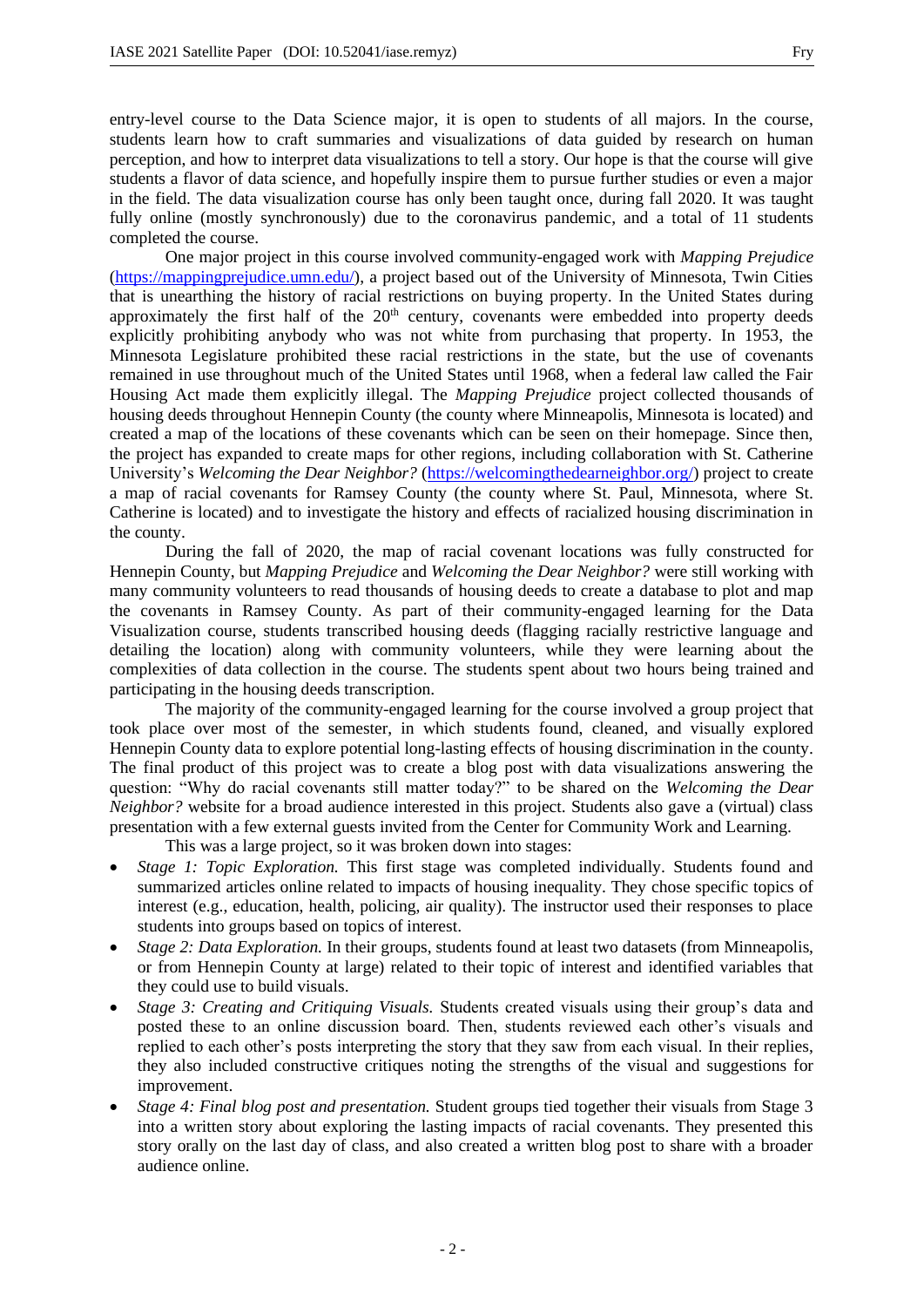A total of four class periods were set aside as project workdays for students to meet virtually and work on their project stages.

In addition to content-related work, students were given the opportunity to reflect on their community-engaged experiences. Using tools provided by the university's Center for Community Work and Learning, students posted reflections about what they noticed during their experiences transcribing covenants, as well as reflections at the end of the semester about how they could continue to work for social change, using what they had learned.

## STATISTICS AND ECONOMICS CLASSES: WORK WITH RAMSEY COUNTY

Community-engaged learning, partnering with the Ramsey County Community & Economic Development team, was implemented in an upper-level statistics course in collaboration with an economics course. The statistics course (STAT 3090: Statistical Computing) covers statistical learning topics and is primarily taken by statistics minors, although it is open to anyone who has taken introductory statistics and has had exposure to multiple regression and using R statistical software. I taught this class virtually during spring 2021 with 7 students enrolled. For our community-engaged work, our class teamed up with a professor and students in a Quantitative Impact Evaluation course offered by our university's Economics and Political Science department, with 17 students enrolled. In that class, students who had already taken introductory statistics learned econometric techniques and applied them to data in the social sciences.

Our community partners from Ramsey County were applying for a grant to fund actions that would increase upward mobility from poverty. Representatives from the county first met with the two course instructors and staff members from St. Catherine's Center for Community Work and Learning to talk about how students could help to carry out data analysis and report results to provide ideas for policies to boost upward mobility. A plan was made to have two data events, similar to "data marathons", where students would work in teams to explore and analyze large datasets related to poverty and upward mobility in Ramsey County. We drew inspiration from the ASA event "Data Fest" (Gould, 2014) and even borrowed the same name, although our events were smaller and shorter. Each data event began on a Tuesday afternoon around 3pm (when the Statistical Computing class typically met), then went into the evening until about 9-10pm. Students met again the following morning from 8:00-9:30am (when the Quantitative Impact Evaluation class typically met) to present their teams' results to their peers and instructors. The first data event was held during Week 4 of the 15-week semester (focused on basic exploratory data analysis), while the second event was held during Week 10 (with more of a statistical modeling focus).

The two data events were planned and organized by the two faculty members teaching the statistics and economics classes, a staff member from the Economics department lab, and two student assistants (one teaching assistant and another student taking independent study credits). Prior to the data events, the students and instructors in both classes were invited to meet with the Ramsey County partners to learn more about their work on helping to boost upward mobility. The student assistants found and prepared relevant data sets and constructed a set of tasks to scaffold students through the processes of data exploration and modeling. Data sets on intergenerational mobility were used from Opportunity Insights (https://opportunityinsights.org/) and included information at the Census tract level from a cohort of individuals born in the late 1970s and early 1980s who were then tracked later as adults in the 2010s. For example, one of the variables describing "upward mobility of the  $25<sup>th</sup>$ percentile" was the average income, in dollars, of adults in a census tract who as children grew up in families at the  $25<sup>th</sup>$  percentile of income distribution. Similar variables existed for people who grew up in other percentiles (e.g.,  $50<sup>th</sup>$ ,  $75<sup>th</sup>$ ) and subset by gender and race. The data also contained hundreds of variables at the Census tract level, such as the median rent, the proportion of households with single parents, the share of people who are non-white, unemployment rate, and poverty rate. During the data events, students were challenged to answer overarching questions such as:

- Is Ramsey County a place that promotes upward mobility?
- What does Ramsey County need to do to develop more upward mobility?
- In what areas should they invest? How can they address inequality?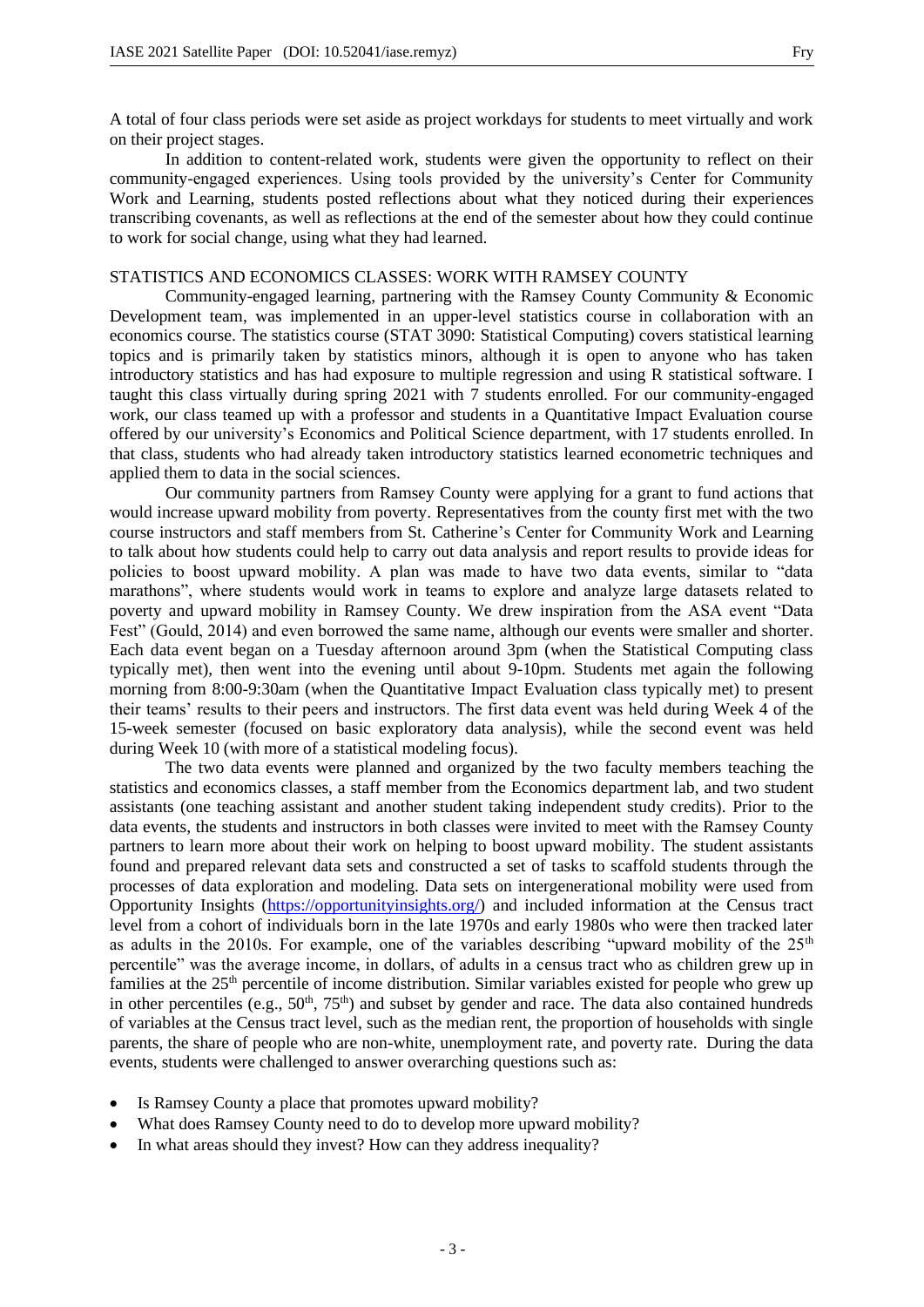Participation in the two data events was a requirement for all students in the two statistics and economics classes, but the events were open to all students in the university community, regardless of their prior background with data analysis. In addition, announcements were e-mailed to invite recent alumni and students from a few surrounding universities. During the first event, there were a handful of outside participants, but during the second event, the participants were nearly all students in the statistics and economics classes. Prior to each data event, students took a survey indicating their comfort level with R (software used in the statistics course) and Stata (software used in the economics course). The two instructors placed students into either R or Stata teams of about 4 students each and ensured that there was a mixture of students with a variety of different comfort levels with the software tool used by that team. We also assigned an informal student mentor for each team, who was either an advanced student or alumna joining us, and their role was to provide leadership and help with software questions that arose. In addition, the professors and a few "floating" student/staff mentors checked in with the groups throughout the events. Students worked in teams during the Tuesday evening portion of the event (with multiple short breaks built in to eat and socialize) to put together a five-minute presentation to share with the class the following morning. In addition, the students in the classes were required to write short reports of their results and their own reflections after each of the two events.

After the two events, near the end of the semester, students put together a longer presentation to share with the Ramsey County partners to share their work and give ideas for future work that would be completed on this topic by summer research students. Students were also invited to complete an end-of-semester survey about their community-engaged experiences by the Center for Community Work & Learning at St. Catherine University.

### STUDENT RECEPTION

I have not tested changes in cognitive or non-cognitive outcomes as a result of communityengaged learning, but can offer informal observations on how students responded to the activities. I have observed that students who normally struggle on traditional assessments (e.g., exams) have succeeded in making meaningful contributions to their group and writing successful reports. Students have shared that the community-engaged learning opportunities have provided them with an opportunity to apply their skills in a useful way, and that the experiences helped to increase their confidence. Students who are normally quiet during class tend to speak up more during small group collaborative tasks and are not afraid to ask questions of their peers or student mentors.

Students had the opportunity to reflect on the context of their community-engaged work. Their reactions were mostly positive, and support the notion that we should continue to offer these opportunities in the future. The fall Data Visualization students reflected more informally in class discussions about their experiences, whereas in the spring I incorporated written reflections for the Statistical Computing students as a part of their grade. (In the future, I hope to incorporate more written reflection for the Data Visualization class too.) In their written reflections, the students who participated in the data events commented on their successes and struggles, their primary takeaways, and how the community could benefit from their work.

In their reflections, many students expressed that although they were working under pressure during the data events, the experiences helped them to increase their knowledge, skills, and value of collaboration. A few students reported that they had been wary of group work and group projects before college, but as a result of these projects, they appreciated the opportunity to collaborate and took pride in what their groups accomplished. Although some students found it challenging to work with group members of a wide variety of skill levels, they recognized that everyone had skills to contribute and even learned group collaboration skills in the process. As one student put it, "*Before…, I may have been more hesitant about coding collaboratively…even when I had worked on code with another person, it was more a matter of working on our own and then connecting back. This was actually working through the coding together…The fact that everyone came with their own ways of doing things meant that each brought a unique perspective to the work*."

Students in all three classes (Data Visualization, Statistical Computing, and Economics Quantitative Impact Evaluation) expressed enthusiasm about being active participants in improving their community, and seeing how their skills in data analysis could be useful in a meaningful context. For example, some students wrote: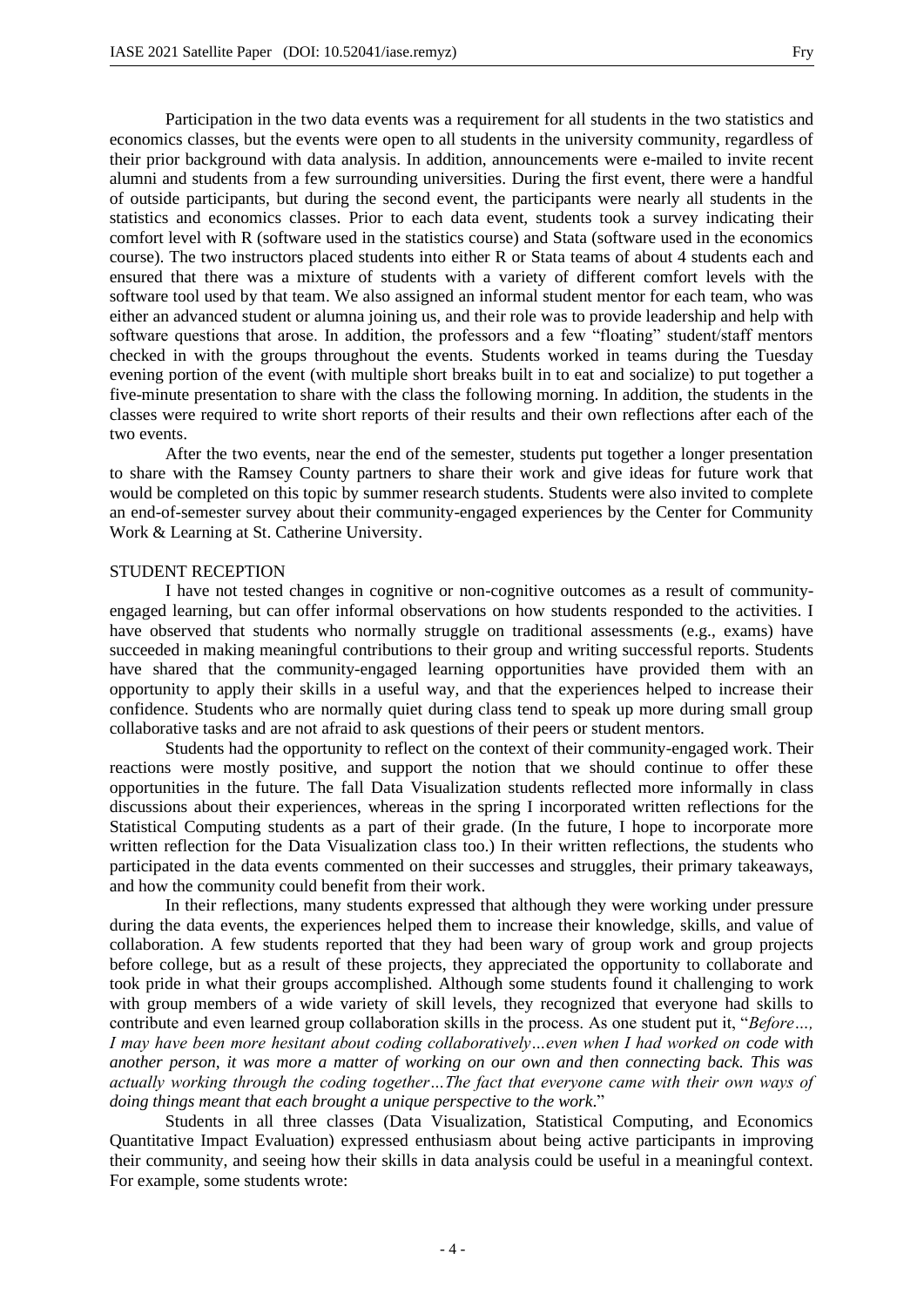- *"There is a common misconception that statistics and data science are impersonal and purely focused on numbers. I disagree--statistics and data analysis are tools for social change, and my service-learning work was proof of that."*
- *"Our collaboration was a bit like 'co-liberation' … working together we can make real impacts for our community."*

Although students overall felt that their work could have an impact, they were also aware of the limitations of what they could do during their limited time. As one student commented, "*Although I don't think this particular data set will provide Ramsey County with answers to their questions, I think we were able to use the data to recognize issues…we or others can then find other data [to] explore the issues more in depth*." Students recognized the limitations of the conclusions they could make with observational data, but still valued the opportunity to provide a starting point for future work that could make a real difference in the community.

### FUTURE WORK

Overall, our experiences integrating community-engaged work into courses involving data analysis have been positive, and we hope to continue similar experiences in the future even as we return to classes back in person. We also hope to infuse more community-engaged experiences throughout the curriculum, starting with a new writing-intensive data science course that will be offered next spring called "Analyzing Social Issues with Data."

Throughout our experiences this past year, we have learned some lessons to take away as we continue this work in the future. For example, collecting student reflections has been valuable not only as a metacognitive exercise for the students, but also for instructors to obtain feedback about what students take away from the experiences and what could be changed. For instance, based on student feedback after our first data event, we learned that exploring a large codebook can be intimidating, and more class time could be spent preparing students and giving them time to explore the data on their own before the actual events. We have learned that providing structure and scaffolding is important so that students do not feel lost, but at the same time, it is important to be open to flexibility. For example, the second data event happened during a week when policing and racial injustice were prevalent issues in current events in our metropolitan area. Our planning team had written a set of instructions for students to explore different models for predicting upward economic mobility, but some student groups chose to shift their focus towards looking at variables related to criminal justice instead. Finally, although flexibility is important, it is also valuable to have some early deadlines for drafts so that students can get feedback to create a better final product. For the Data Visualization blog post, students critiqued their peers' visuals, but did not have time to review drafts of each other's final blog posts. The instructor and other collaborators of the "Welcoming the Dear Neighbor?" project had to do considerable copy editing before blog posts could be shared. In the future, earlier peer reviews of the blog posts will be incorporated.

Although there is anecdotal evidence that these community-engaged experiences have been beneficial for student learning and community impact, there is ample opportunity to do research to examine student learning outcomes (on both the statistics/data science content, and general skills such as collaborating with a group). Faculty collaborators in the Economics and Political Science department are planning to test their hypothesis that courses including experiences like the community-engaged data events increase feelings of relevance, belonging, and growth mindset in women and under-represented students (Bayer, Bhanot, Bronchett & O'Connell 2020). Research can also examine changes in non-cognitive outcomes such as attitudes towards statistics and data science, perceived confidence in students' own abilities, and attitudes towards service-learning and civic engagement.

### SUMMARY AND CONCLUSION

Community-engaged learning has been integrated into introductory Data Visualization and more advanced courses in statistics and economics at St. Catherine University, having students explore data related to social justice issues in our local area. We have experienced that overall, the students, faculty, and community partners have found these experiences to be a meaningful way for students to apply their course knowledge to benefit the wider community, and we hope to integrate community